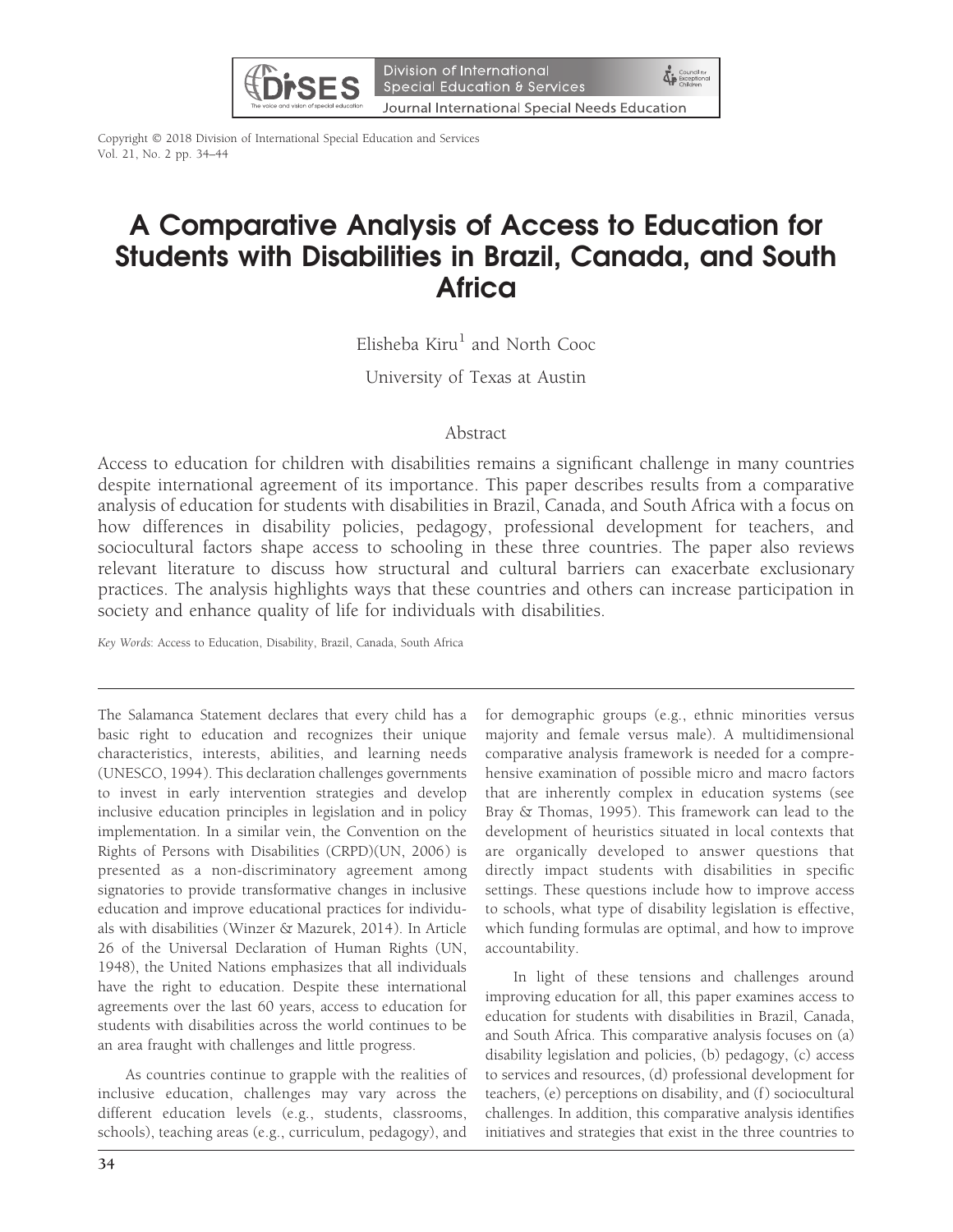increase access to education for students with disabilities. Such initiatives can benefit policy makers and various stakeholders (e.g., school leaders) tasked with the implementation and attainment of Education for All (EFA) (UNESCO, 2000) or the Millennium Development Goals (Millennium Project, 2006). To summarize, this comparative analysis seeks to answer the following questions:

- 1. What is the current status of access to education for students with disabilities in Brazil, Canada, and South Africa?
- 2. What barriers impact the realization of access to education for students with disabilities in these three countries?

Lastly, the paper discusses possible transferrable lessons regarding access to education for students with disabilities from the three countries.

## Rationale for Comparing Brazil, Canada, and South Africa

On the surface, Brazil, Canada, and South Africa may seem to have little in common in terms of education systems. However, the three countries share similarities that can provide insight into existing challenges and potential solutions in improving access to education for students with disabilities. At the same time, due to clear contextual and cultural differences, there are caveats when making any comparisons. One shared attribute among the countries is their involvement in international agreements to provide education for all students. To this end, the three countries are signatories of the CRPD in 2008, 2010, and 2007, respectively. Second, Canada is a member of the Organization for Economic Cooperation Development (OECD), while Brazil and South Africa are termed as non-member countries (OECD, 2017). The criteria for membership in the OECD include: an open economy, a pluralist democracy, and respect for human rights. Although the criteria for participating in the OECD are not without controversy, the direct participation by Canada and indirect participation in OECD projects by Brazil and South Africa reflects the acknowledgement by international bodies of these countries' efforts to provide quality education and long-term economic development. Third, while there are cultural and linguistic differences across the three countries, there is significant diversity within each country that provides an opportunity to examine how marginalized groups in different contexts interact with exclusionary policies and practices. Fourth, Brazil, Canada and South Africa share decentralized education systems that may impact decision-making and policy implementation in education. Lastly, the contrast in resources among the three countries can provide insight into how governments provide quality special education services for children with disabilities.

## DEMOGRAPHIC BACKGROUND

The three countries vary widely in terms of geography, ethnic diversity, economic development, and inequality. Brazil is the world's fifth largest country geographically, while Canada is second and South Africa ranks 25<sup>th</sup> (World Bank, 2016). Economically, Brazil is currently faced with some instability and high inflation rates, but experienced economic growth from 2003-2013, as shown in Table 1. The country also has a high level of income inequality as indicated by the Gini coefficient. In contrast, Canada has one of the largest economies and has experienced solid economic growth and low levels of income inequality. South Africa is an upper middle-income country and has a Gini coefficient showing high inequalities in the country.

## A BRIEF HISTORY OF SPECIAL EDUCATION IN BRAZIL, CANADA, AND SOUTH AFRICA

Special education in Brazil has evolved since 1600 when the first school for the individuals with physical impairment was established. This was followed with the establishment of the first school for children who are blind in Rio de Janeiro in 1854 and the first institution for the deaf in 1856 (Lin, 1987). More than a century later, a rethinking of the special education field emerged in the 1980s following a call to democratize the teaching and learning process (Glat & Ferreira, n.d). In the late 1950s and early 1960s, special education services were provided in institutions. These were followed with the establishment of special schools, which preserved the status quo because the schools were not required to undergo any profound modifications (Lin, 1987). In 1989, Brazil implemented an inclusion policy in its new constitution that changed the nature of services for students with disabilities and emphasized their social integration into schools (Santos, 2001).

In contrast, special education in Canada started in mid-1800s with specialized schools for individuals with visual impairments (Dworet & Bennett 2002). Currently, educational decisions are under provincial jurisdiction, which means a student's right to educational services is acknowledged by a province, as opposed to explicit guarantee in Canadian legislation (Shah, 2010; Towle, 2015). The Charter of Rights and Freedoms mandates the provision of equal treatment under the law without discrimination based on disability (Disability Rights Education and Defense Fund, 1982). In particular, much attention has focused on the education of First Nations students. First Nations are the original inhabitants of Canada, often referred to as Indians (Government of Canada, 2014). Prior to 1980, First Nations students with special needs attending First Nations schools were not afforded any funding by the federal government. They also received the least amount of money from the Indian and Northern Affairs of Canada, which left families with little choice but to move to private schools or the provincial schools away from the reserves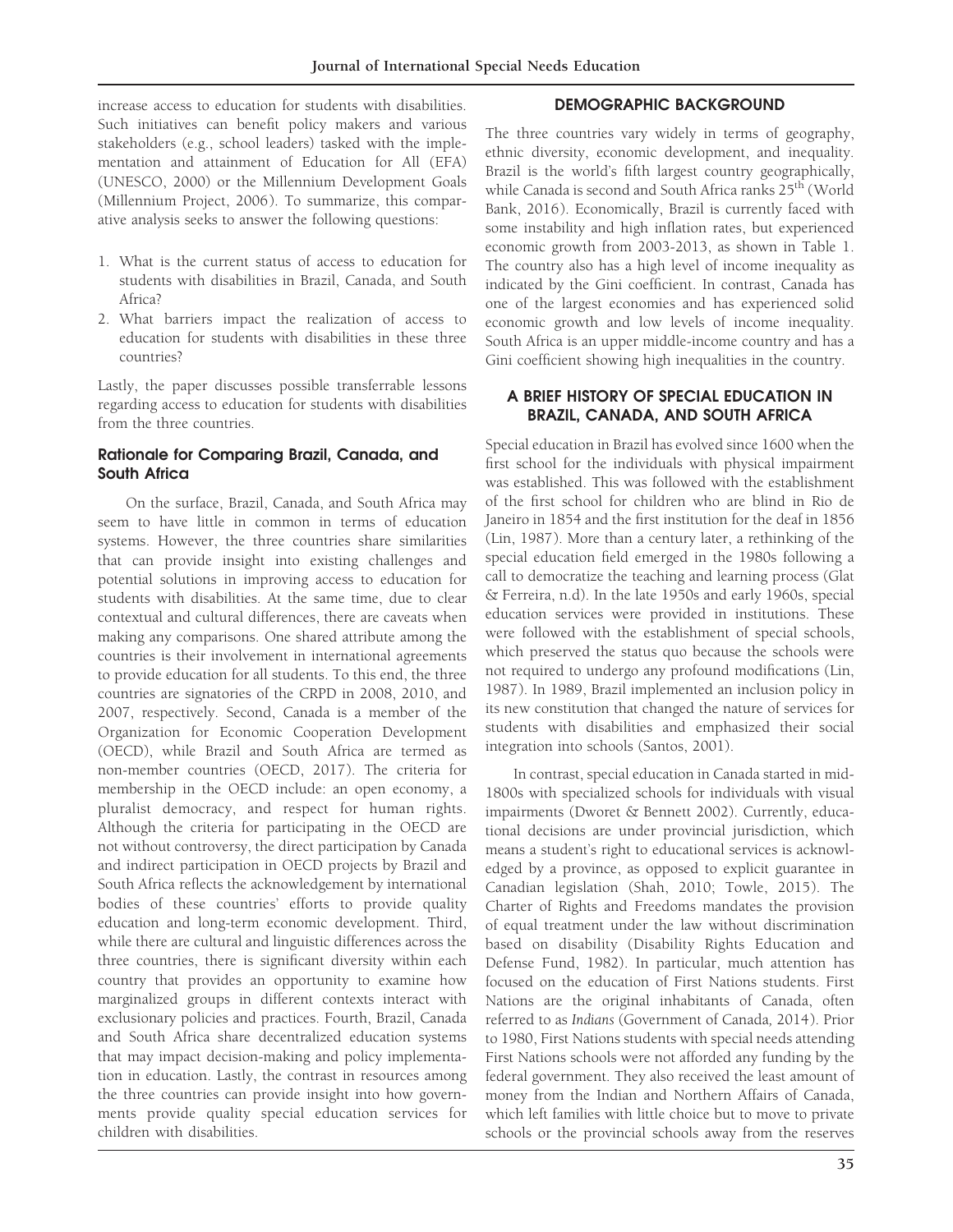Table 1

Demographic, Educational, Social and Economic Measures of Development on Brazil, Canada, and South Africa

|                                                 | Brazil             | Canada             | South Africa  |
|-------------------------------------------------|--------------------|--------------------|---------------|
| Former colony                                   | Portugal           | Britain            | Britain       |
| Area (sq. km)                                   | 8,515,767          | 9,984,670          | 1,221,037     |
| Population (2016)                               | 207, 652, 865      | 35, 151, 728       | 55,908,900    |
| Ethnic groups                                   | 47.73% White       | 76.7% White        | 80.2% Black   |
|                                                 | 43.13% Multiracial | 14.2 % Asian       | 8.8% Colored  |
|                                                 | $7.61\%$ Black     | 4.3% Aboriginal    | 8.4% White    |
|                                                 | $1.09\%$ Asian     | $2.9\%$ Black      | $2.5\%$ Asian |
|                                                 | 0.43% Amerindian   | 1.2% Latin America |               |
|                                                 |                    | 0.5% Multiracial   |               |
|                                                 |                    | $0.3\%$ Other      |               |
| Official languages                              | Portuguese         | English and French | 11 languages  |
| Gini coefficient                                | 51.48              | 33.68              | 63.38         |
| Children with disabilities (5-14)               | 468,601            | 173,180            | 609,671       |
| Percent of students with disabilities in school | $0.71\%$           | $40\%$             | 7.6%          |
| Locus of decision making                        | Decentralized      | Decentralized      | Decentralized |

Note. Sources: Brazilian Institute of Geography and Statistics (2010; 2016); Statistics Canada (2013; 2016); Statistics South Africa (2016); World Bank (2016); World Health Organization (2011).

(Philips, 2010). The increased awareness of a need for a comprehensive special education program throughout Canada for First Nations students with special needs gained momentum in the 1990s (Philips, 2010). Despite these efforts, First Nations students do not have the luxury of a federal education law that mandates the provision of special education services and must depend on the provincial laws and policies. The government's responsibility in providing access to First Nations special education students in reserve or off-reserve schools is critical and underscores Philips' (2010) call for the explicitness of laws that acknowledge the First Nations students with special needs.

In South Africa, Muthukrishna and Schoeman (2000) note that, historically, education for a large population of learners was marked with extreme neglect where existing legislation and policy reified racial segregation and inequality. Education and support services were provided along racial lines, widening the inequalities between the African learners and White and Indian learners. Students with disabilities were offered a second system of education, separated from peers without disabilities. With the founding of a new government in 1994, initiatives were implemented to combat these discriminatory practices. Education policies focused on education as a basic human right, quality of education for all, equity, curriculum access, and rights of parents—all of which were included in The Constitution of the Republic of South Africa Department of Justice (1996). Currently, education for students with special needs is provided in special schools, full-service schools, and regular schools (Nel & Grosser, 2016).

It is important to emphasize that all three countries share a past enmeshed in discriminatory practices. In South Africa, the apartheid era came to an end in 1994 after a half century of segregation between non-White and White South Africans (Pather, 2011). In Brazil, policies were characterized by income and class segregation where children from low-income families and children with disabilities were unable to access similar educational opportunities as the wealthy. In Canada, the movement towards integration of students with disabilities into regular schools came to the fore in 1985 (Porter, 2008). In addition to a continued call for appropriate access to education for students with disabilities, students with special education needs enrolled in Canadian French immersion program seldom had access to special education programs and services available to their peers in regular English programs, forcing these students to transfer to different schools (Wise, 2011). Similarly, First Nations students had access to schools in the reserves but did not have access to special education services available in the provincial school systems (Philips, 2010).

Given the different historical developments in special education policies in Brazil, Canada, and South Africa, the countries provide an opportunity for a comparative analysis of their progress in providing access to education for students with disabilities. In South Africa, 70% of the student population with disabilities is not enrolled in school and the remaining percentage receives their education in special schools, which can be considered segregated settings (Donahue & Bornman, 2014). In Brazil,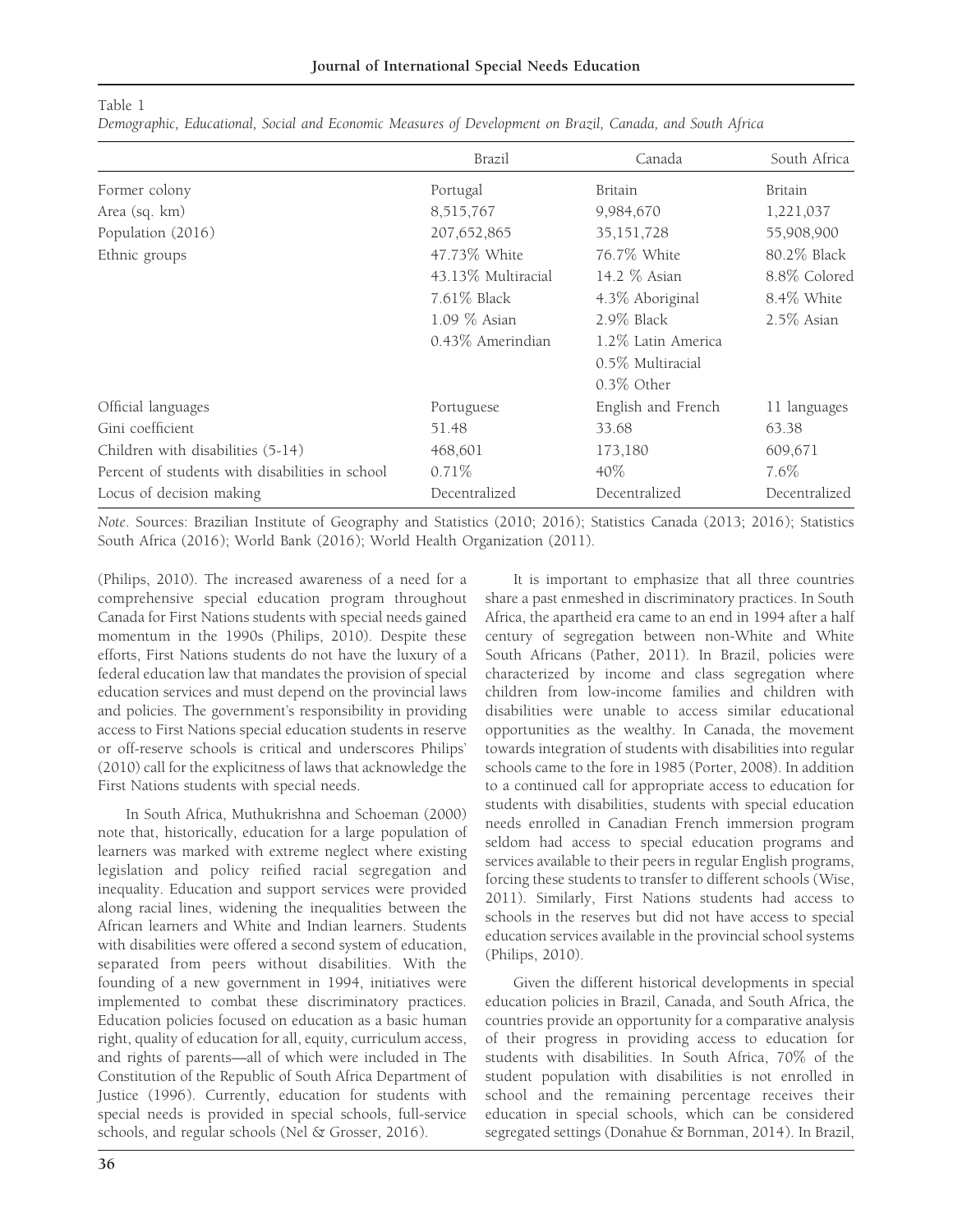census reports show 448,601 pupils (0.8% of the total of more than 50 million pupils) with special needs were enrolled in the basic education (i.e., mainstream) system in 2002 (World Health Organization, 2011). In Canada, 40% of students with disabilities have access to education, the highest of the three countries (see Table 1).

# CURRENT CHALLENGES

In seeking to answer the research questions and provide a comparative analysis of access to education for children with disabilities, the paper will focus on current challenges in the following areas: disability legislation and policies, pedagogy, teacher professional development, access to resources and services, and sociocultural challenges.

## Disability Legislation and Policies

South Africa is a signatory of the CRPD and is required to adhere to the mandates of the treaty that includes the protection of the rights of persons with disabilities through provision of equal access to education. Specifically, Article 24 mandates signatory countries to ensure opportunities for appropriate and inclusive education. The apartheid era (1948-1991) in South Africa was characterized by years of segregated education practices and lack of provision of special education services to students, particularly Blacks. In 1994, following the democratization of South Africa, the Department of Education made attempts to overhaul educational policies in an effort to combat discriminatory practices (Donohue & Bornman, 2014). In addition to eliminating segregated education, the White Paper 6 policy document on inclusive education in South Africa outlined that the provision of educational services for children with disabilities may occur in (a) mainstream schools for moderately disabled learners, (b) full-service schools which are adapted mainstream schools, and (c) special schools which are exclusive for learners with severe disabilities (Department of Education, 2001). The White Paper 6 seeks to yield long-term economic benefits for the society as students with disabilities become economically and socially empowered through an inclusive education (Murungi, 2015).

South Africa's enactment of policies for inclusive education is a significant step towards providing equitable access to education to students with disabilities. However, the implementation of these policies has faced challenges that have diminished their impact. According to Donohue and Bornman (2014), there is a lack of consensus on the definition of disability, making it difficult for stakeholders to articulate effective action. This ambiguity in discourse may lead to a lack of commitment in the provision of services. The lack of clarity with policy mandates leaves room for inefficiency, ambivalence, and accountability challenges.

Similar to South Africa, Brazil has put laws in place that focus on the provision of education services to students with disabilities. For instance, Public Law 1989 provided legal support and the National Policy of Special Education launched in 1994 promoted the protection and inclusion of students with disabilities in society (Santos, 2001). Mirroring the compliance concerns in South Africa, accountability to these disability laws and mandates is lacking in Brazil, which slows down the progress of inclusion and access to education for students with disabilities. Additionally, discrepancies abound regarding the law and the reality in the classroom. For instance, Chakraborti-Ghosh, Orellana, and Jones (2014) reported one teacher's remarks that the law states only three students with disabilities should be in a general education classroom, but usually there are more than three students. This contradiction is indicative of the confusion surrounding concepts and definitions that curtail needed commitment to inclusive education (Chakraborti-Ghosh, Orellana, & Jones, 2014; Santos, 2001). In addition, parental involvement in the education or decision making for students with disabilities is not legally mandated (Chakraborti-Ghosh et al., 2014). This lack of participation from families places the schools in a position to make sole decisions that impact a student's schooling life cycle and beyond.

Canadian provinces and territories develop their own education policies; therefore, exceptionality and special education may have different meanings across the provinces and territories, and so do the special education services (Oloo, 2006). Historically, students with disabilities were institutionalized and received special education services in segregated settings (Towle, 2015). In 1980, Bill 82 passed into law requiring school boards to develop special education services for students with special needs (Morgan, 2003). Towle (2015) notes that as recently as 2012, the Supreme Court of Canada, which has jurisdiction over each province and territory, required school programs to meet the needs for individual students based on appropriate assessment and programs. Moreover, Towle notes that access to special education services is offered in the general education classroom, in separate classrooms, or in pull out sessions. Depending on the province or territory, special education services and policies have different translations, including: most appropriate placement (Alberta), most enabling environment (Prince Edward Island) or regular classroom first (Ontario; Dworett & Bennett, 2002). These varied labels illustrate potential differences in the interpretations of terms that may negatively impact and reduce access to the provision of services for students with disabilities.

In both the Brazilian and South African contexts, the available policies on inclusion of students with disabilities provide inadequate frameworks for the provision of services to students with disabilities (Donohue & Born-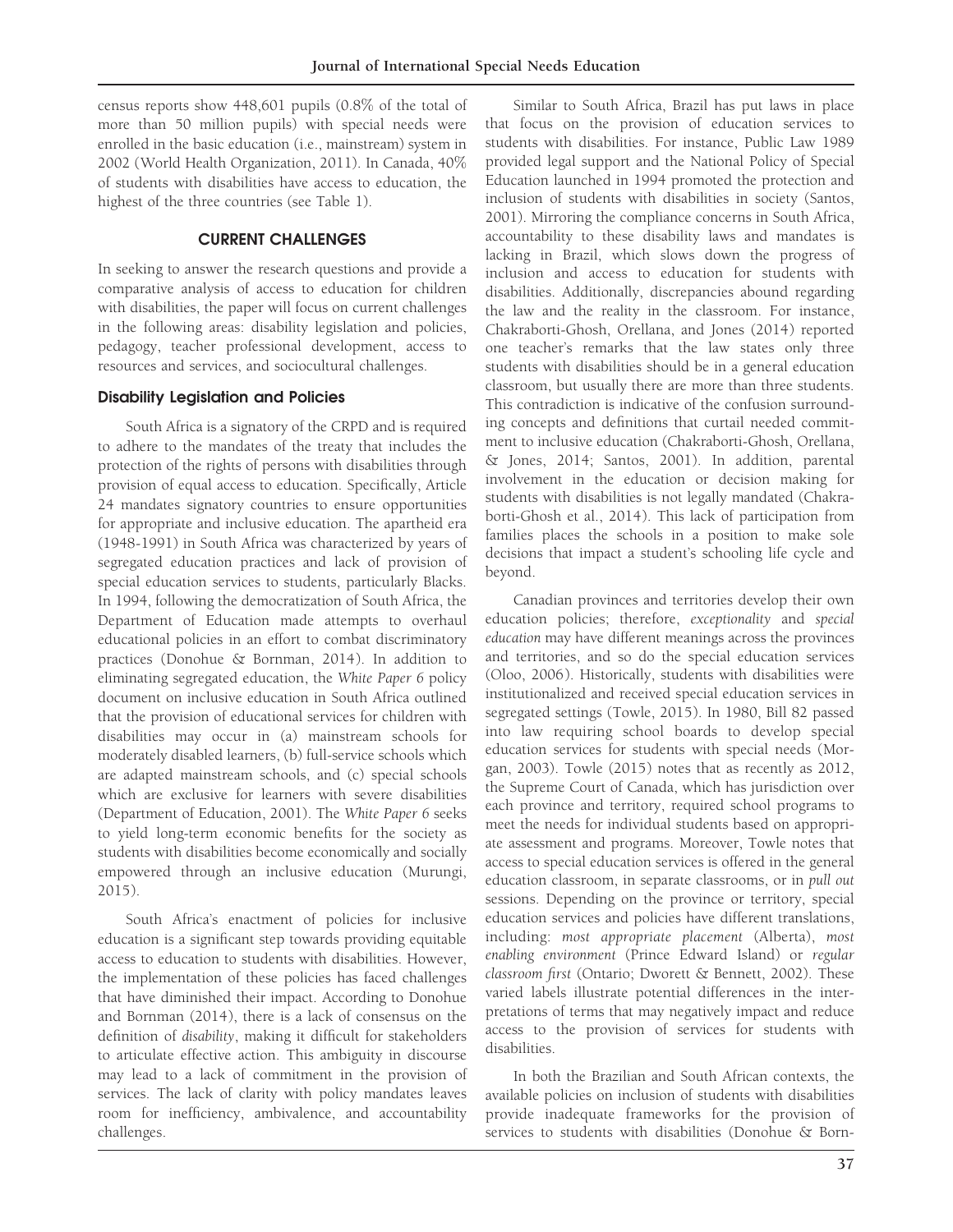man, 2014; Murungi, 2015). For South Africa, the White Paper 6 is not clear on whether the students must receive an education solely in mainstream settings or if the parents and students have a choice on the provision of part or total services in special schools depending on the needs of the students (Murungi, 2015). Similarly, in South Africa, policies on inclusion are ambiguous on the provision of services for students with disabilities. This lack of clarity is one of the reasons why students with disabilities mainly receive their education in special schools, as highlighted in Donohue and Bornman (2014).

# Pedagogy

Pedagogy includes strategies that teachers incorporate in their teaching and learning contexts, albeit without always elaborating the historical, cultural or personal factors that shape these practices (Loveless, DeVoogd, & Bohlin, 2001). The Salamanca Statement (UNESCO, 1994) acknowledges that each student has unique characteristics, abilities, and interests. What does this mean for teachers of students with special needs? How does this affirmation influence pedagogy? Understanding pedagogies that inform teachers' epistemologies and learning theories is critical in furthering their reproduction or restructuring them to allow for transformative teaching and learning experiences. Educators in contexts where students have historically experienced practices that reified inaccurate stereotypes, devalued social and cultural capital, and perpetuated lack of access to educational opportunities can benefit from professional development geared towards developing and nurturing emancipatory pedagogy.

An example of a pedagogical overhaul is exemplified in South Africa. Curriculum in South Africa has two approaches, policy and knowledge. Curriculum-as-policy is marked by struggles of the opposing groups represented in the curriculum, whereas curriculum as knowledge revolves around knowledge construction (Chisholm, 2005). These two approaches were exemplified in the development of South Africa's revised national curriculum, Curriculum 2005 (Department of Education, 2002b), a product of social contests among multiple stakeholders. Environmentalists, historians, lobbyists, bureaucrats, and religious activists were involved in the revision. The revision of the curriculum involved a rethinking of knowledge construction with the uncovering of the role of the school and the place of the student in teaching and learning. This revision ushered in a pedagogical shift away from education in the apartheid era that was more teachercentered and overlooked students' cultural knowledge (Chisholm, 2005). Curriculum 2005 also introduced notions of social justice and human rights, which are critical values towards a democratic society. Muthukrishna and Schoeman (2000) observe that although Curriculum 2005 was controversial in its development as a national curriculum with a transformational outcome-based education approach, it is learner-centered, driven by multidimensional assessments that monitor gains from previous performance—a new approach in the post-apartheid era.

It is important to note that teachers develop pedagogical practices over time (Bourdieu, 1977). Hence, it is fair to argue that in a context with a historical past where discriminatory and oppressive practices existed in the education system, teachers will benefit from a change of pedagogy that fosters equitable learning experiences for all students. Donohue and Bornman's (2014) argument that teachers need revised cultures of practice can serve an important role in making inclusive policies a reality. White Paper 6, the South African inclusive policy document, embraces the notion that reforming teaching practices, behavior, and curriculum is vital in meeting the learning needs of all learners (Maher, 2009).

In Brazil, in contrast, there is dearth of literature that focuses on pedagogy for students with disabilities in inclusive education settings. Inadequate teacher training undermines access to quality education for students with disabilities. In addition, teachers in Brazil have noted that students identified with mild/moderate disabilities are more likely to access the general education curriculum in a regular classroom compared to students identified with severe disabilities (Chakraborti-Ghosh et al., 2014).

# Professional Development

Bourdieu (1977) explains that people have dispositions developed over time as a result of a person's background, family, environment, and beliefs that form an individual's unique habitus. Belland (2009) posits that teachers also possess habitus that impact their teaching beliefs and practices. With rapid developments in policy and legislation, teacher professional development plays a significant role in empowering teachers with skills that can increase their confidence in deploying relevant pedagogies and ameliorating teaching practices that reify discriminatory beliefs. High quality professional development can alleviate possible frustrations experienced by teachers that may arise due to feelings of inadequacy with the tasks at hand.

Professional development for teachers continues to be a challenge in Brazil, Canada, and South Africa. Chakraborti-Ghosh et al. (2014) notes that teachers in Brazil feel ill-equipped and less confident about teaching students with disabilities. Although the Brazilian government has passed federal laws on inclusion services for students with disabilities, the financial investment in teacher training has been minimal. Similarly, in South Africa, low job satisfaction rates among teachers who teach in special schools is a challenge and inadequate funding curtails progress for an inclusive education (Strydom, Nortjé, Beukes, Esterhuyse, & Der Westhuizen, 2012). In Canada, all teachers must be certified and, depending on the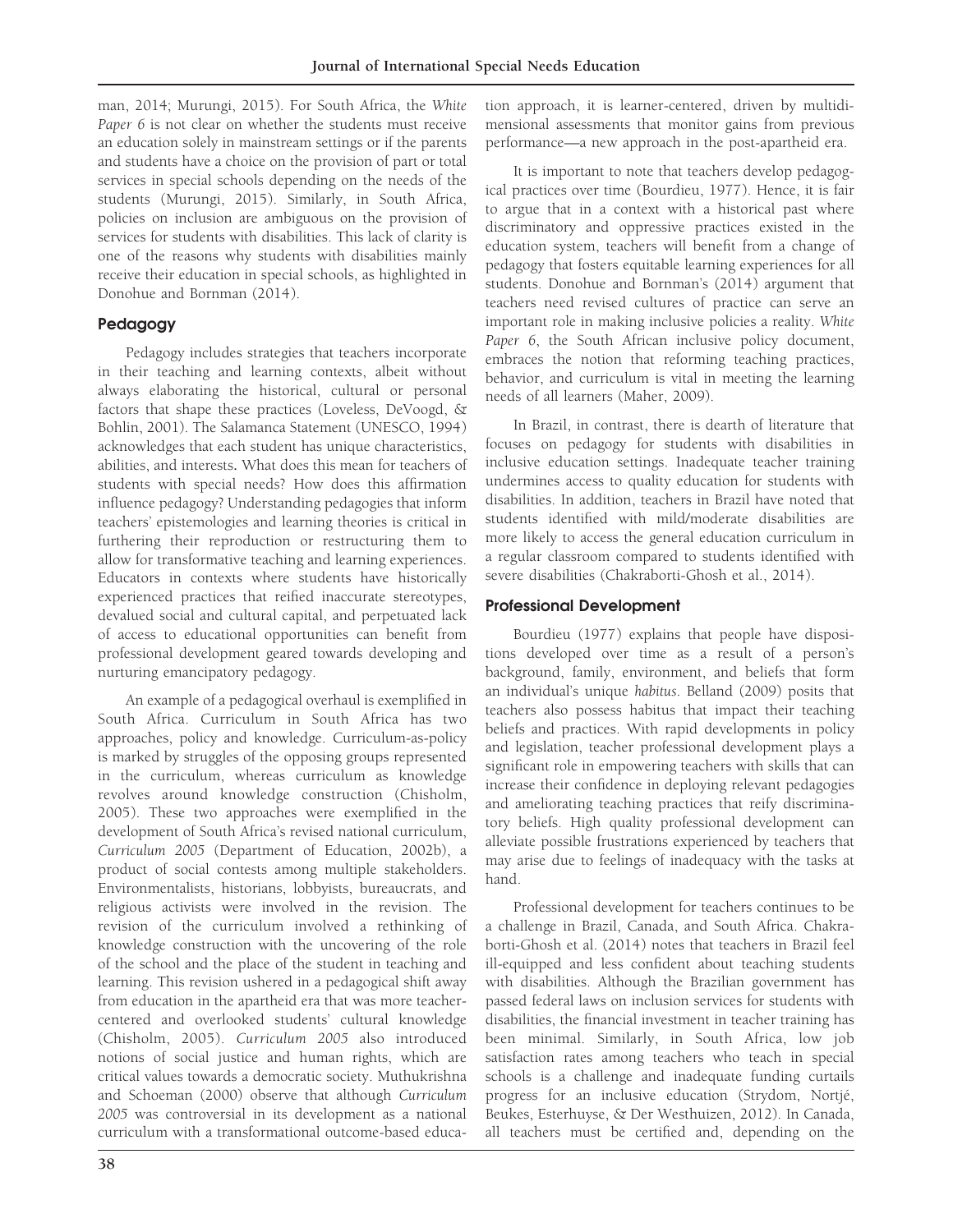province or territory, teachers may need to complete further training to teach special education classes. Dworet and Bennett (2002) highlight the need for continued teacher training in meeting the needs of ethnically diverse students in Canada, particularly First Nations students and students who speak English as a second language.

Inadequate teacher training is also a challenge in South Africa. In Greyling's (2009) study of teachers, many expressed a lack of confidence in meeting the needs of students with disabilities. The teachers preferred focused training in this area instead of general curriculum training. In addition to this preparation gap, Pather (2011) argues that since specialist services such as occupational therapists and remedial educators are in short supply, the international model of providing special education services to students with disabilities may not fit with the infrastructure available in South Africa. This lack of contextual fit highlights the need to structure the education model depending on available resources in the specific contexts.

#### Access to Services and Resources

Unequal wealth distributions and economic situations in South Africa and Brazil fuel poverty conditions that impact students' access to educational services. Students in rural areas are mostly affected by the lack of proper infrastructure, such as inaccessibility to public transport and subsequently access to schools (Glat & Ferreira, n.d). Teachers in rural areas in South Africa are faced with unreliable electricity, limited school supplies, and a shortage of specialists, including psychologists, occupational therapists, and speech therapists (Pather, 2011). Another compounding factor that limits access to special education services in South Africa is entrance fees in the special schools, especially at the high school level. On a positive note, Pather's (2011) qualitative study in a Black rural secondary school documented positive strides in providing access to education for students with special needs. These improvements have been made through peer and community support; for instance, a student without disabilities may offer to push a peer's wheelchair, or unemployed local artisans volunteer to complete a ramp. Although the sustainability of this approach is unclear, these collaborative efforts demonstrate ways in which schools and communities can improve access for students with disabilities.

In Brazil there has been less investment in education that has impacted the quality of school services for general education students and particularly for students with special needs (Watson, 2013). Brazil has a parallel education system, one for students with special education needs and another for students without special education needs. In this segregated system, students with special education needs are marginalized and isolated from peers, reinforcing negative perceptions of this student population. Additionally, students with special needs from low-income

families are further marginalized by the lack of access to services.

Canada's investment in education is second after health care spending (World Bank, 2016). In 1997, Canada passed Bill 160 that put in place an education funding formula that restructured how monies were generated. Instead of local taxes, a provincial pooling of funds was proposed (Morgan, 2003). The budget cuts were followed by a recommitment to invest in education, and specifically special education. This call for action from various stakeholders demonstrates the effort required to ensure that students with disabilities remain at the center of resource allocation and funding. However, access to education may be compromised for students at the local level. In Prince Edward Island (PEI), a rural province with high unemployment rate and limited resources, success in providing special education services to students in their neighborhood schools has been attributed to community partnerships with schools (Timmons, 2006). These resources have fostered teacher-training, the development of programs for students with autism, and increased satisfaction from parents regarding services provided to their children. However, students may experience lengthy wait times before receiving diagnostic assessments, which delays special education services (Towle, 2015). Larger class sizes also make it difficult for teachers to meet the learning needs of all of the students in the classroom.

In South Africa, the Department of Basic Education (2011) reported that nearly 500,000 children with disabilities of school age are not attending school. According to the 2013 General Household Survey, of the children with disabilities who do not attend school, 67% report severe disabilities and would therefore require placement in special schools (Donohue & Bornman, 2014). Muthukrishna and Schoeman (2000) find that language limitations may hinder learning in South Africa. Students with disabilities who do not receive instruction in their first language are further marginalized and unable to access the curriculum.

## Sociocultural Challenges

Bronfenbrenner's (1979) ecological framework makes the argument that learning at the micro level exists in larger historical, political, cultural, social, and economic contexts. The definitions of disability are often socially constructed and play out within these contexts. Subsequently, how disability is understood in society depends on the social contexts.

In Brazil, Watson (2013) describes how disability is associated with poverty and a deviance from the normal social order. The focus on deviance places disabilities and special education services in the hands of medical personnel instead of educators. Individuals who are able to contribute the most to the society are the most valued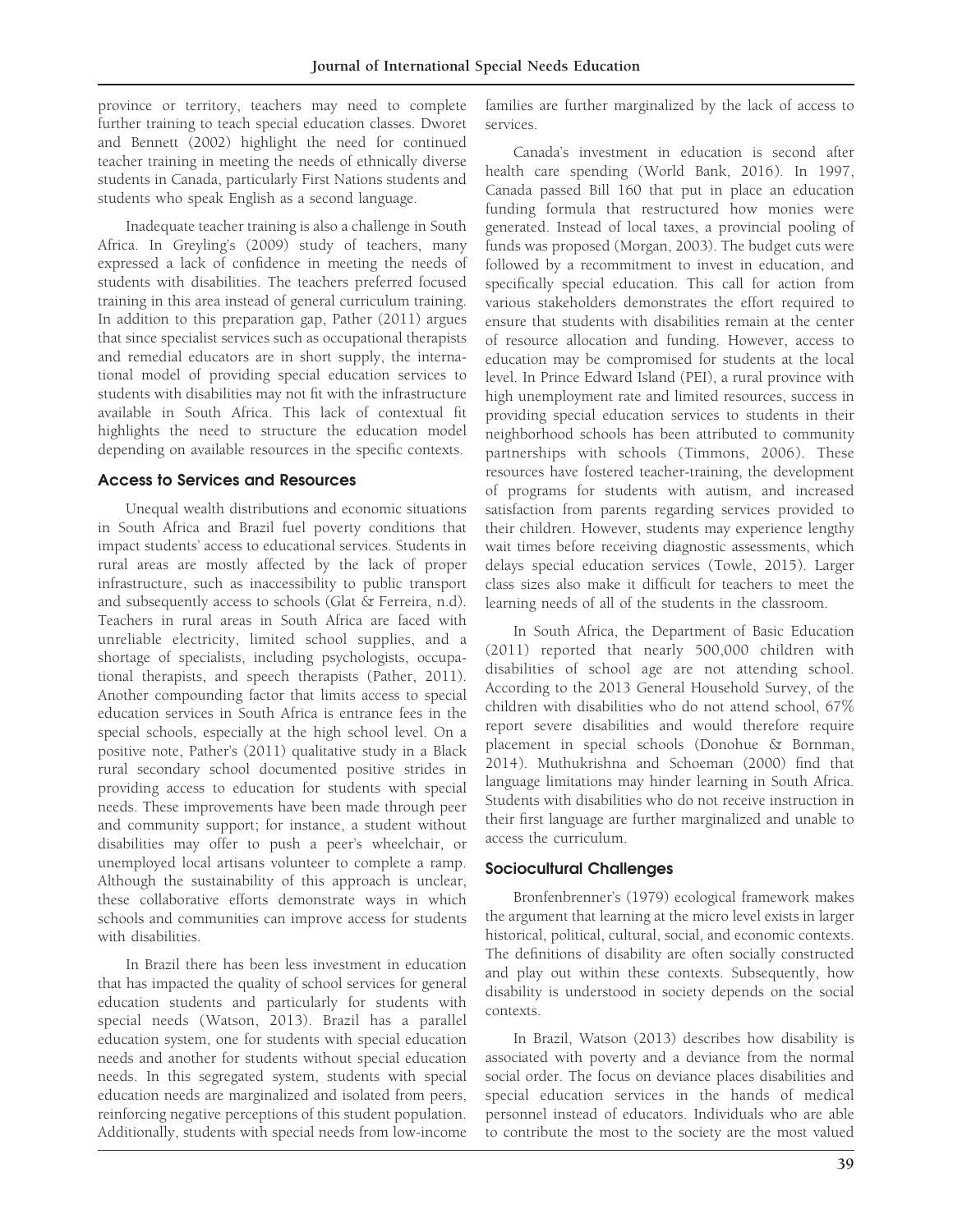and individuals with disabilities are relegated to inferior experiences (Watson, 2013). Similarly, in South Africa, negative attitudes and the rejection of students with disabilities from peers, the public, and schools contribute to parental resignations that keep children from accessing an education (Maher, 2009; Yssel, Engelbrecht, Oswald, Eloff, & Swart, 2007). Parents further perceive educating a student with a disability as expensive with little returns on the investment (Donohue & Bornman, 2014). Muthukrishna and Schoeman (2000) also highlight the existing deficit views of students with disabilities in South Africa whereby psychometric tests are routinely used for placement purposes without consideration of prior educational opportunities. This practice is against the South African Schools Act, yet it is inappropriately used for diagnostic purposes.

In Canada, individuals with disabilities are also stigmatized in society, alienated from peers, and face negative stereotypes. This is especially the case for students who attend special schools where there is little contact with peers without disabilities (Bunch & Valeo, 2004). Media representation plays a significant role in social perceptions of individuals with disabilities. Devotta, Wilton, and Yiannakoulias (2013) examined trends in media representations of disabilities in Canada over a ten-year period and reported encouraging changes. For instance, individuals with disabilities were represented as having an identity besides having a disability. The authors also highlighted a shift in terminology and language used for individuals with disabilities. In 1998, most reporting used language that focused on limitations (e.g., handicapped) but in 2008 the language used was more accepting of disabilities (e.g., person-first language). In addition, the content in 2008 addressed topics such as disability awareness, barriers, and social inclusion that emphasized supports for individuals with disabilities.

# **DISCUSSION**

The purpose of this paper was to examine access to education for children with disabilities in Brazil, Canada, and South Africa. This comparative analysis provides insights into the current challenges within each country. These include a range of cultural and structural issues that currently exacerbate educational equity for children with disabilities. We discuss potential policy implications and areas of priority moving forward.

# Access to Education for Students with Disabilities

The data provided in this analysis show that large percentages of students with disabilities in Brazil and South Africa are not receiving basic education or special education services. This continues despite the legal frameworks in place stipulating education as a basic right for all individuals or the countries' participation in international agreements that support education for all students. In comparison to Brazil and South Africa, Canada has the highest percentage of students with disabilities having access to special education services. This variability may be a result of different levels of financial resources among the three countries, as well as the different jurisdictions in charge of educational policies implementation. In Brazil and South Africa the government has a larger mandate to implement the education policies but appear less efficient, whereas in Canada the provinces and territories are responsible for designing and implementing education policies.

It is important to situate these findings in historical and cultural contexts to discern whether countries have made any progress, and to understand the influence of such contexts in their current challenges of access to education. This paper shows how Brazil and South Africa share similar historic pasts of segregation and discriminatory practices in providing students with disabilities access to education in an equitable and systematic manner. Similarly, certain groups in Canada have experienced marginalization and limited access to special education services, including First Nations students and Frenchspeaking students in Canadian English Immersion schools who are forced to move to English-only schools to receive special education services. Although educational opportunities are available, the provision of special education is a continued struggle for certain student groups in these countries.

International agreements on access to education at the global level funnel through the structures of a country's education system. On the Bray and Thomas (1995) cube, comparativisits can examine different dimensions to explore intersectionalities of various policy related factors and gain a deeper understanding of the larger ecosystem. For instance, at the international level the role of agreements and treaties for students with disabilities pertain to the protection of their rights and commitments from governments to provide access to services. As seen in this paper, the implementation of these agreements at the country, school, or individual level is impacted by a myriad of complex variables that intersect and influence policy development, resource allocation, and eventually access to education.

# Barriers to Education for Students with Disabilities

In Canada, special education services are provided in different settings depending on the policies in specific provinces and territories, meaning that a student with a disability may qualify for special education service in one province and fail to qualify for similar services in a different setting. This observation is present in Brazil and South Africa as well, a possible result of the varying definitions of the term disability. The distribution of resources determines the special education services available for students with disabilities and consequently access to education. For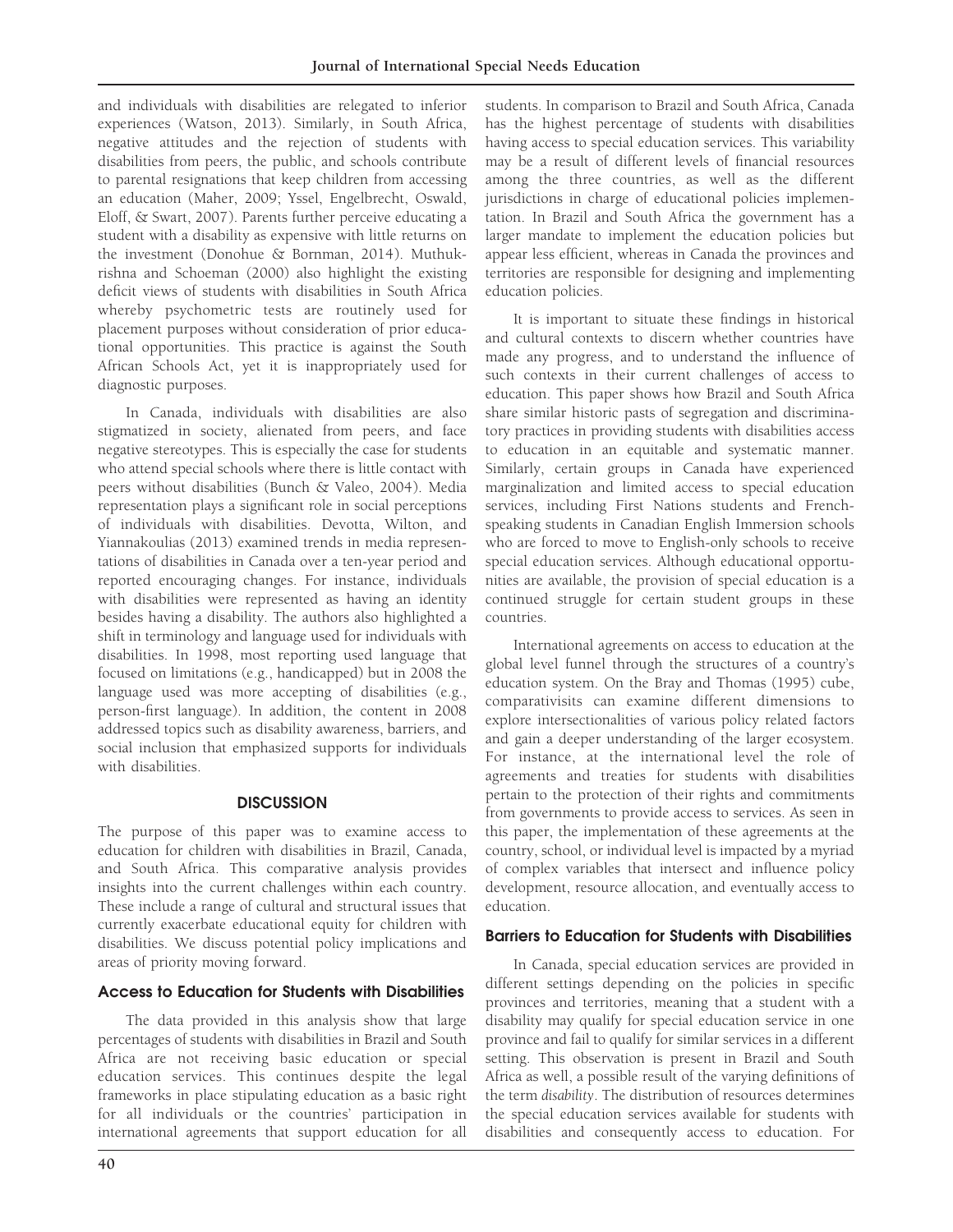instance, in Canada, funding allocation is dependent on the need, degree, and severity of the disability (Dworet & Bennett 2002). This is not the case for Brazil and South Africa. Though arguably certain disabilities may require more resources, funding allocation should be more flexible to allow for the provision of necessary services. In addition, the locus of control and decision-making directly impacts implementation of education policies. In Canada, the decision on the right to education is left to the jurisdiction of the provinces, which seems to empower the provinces with a powerful mandate to an individual's right to education. Brazil and South Africa provide a constitutional protection to all students to receive an education. Additional barriers include ambiguity in disability legislation and policies, traditional pedagogical views on disability based on deficit views, negative sociocultural attitudes, inadequate teacher professional development, and unequal and limited access to resources and services. It is clear that education policies, such as allocation of resources and the criterion for identification of special education needs, have a direct impact on the access to education for students with disabilities. The role of the government determines how the decisions are implemented and which priorities are addressed to ensure students with disabilities have access to special education services.

## Effective Policies

The three countries have implemented strategies and initiatives to alleviate some of the existing barriers that limit access to education for students with special needs. One of these initiatives has been realized through changes in curriculum and pedagogy. Pedagogy provides an important vehicle through which students access the curriculum. Curriculum 2005 (Department of Education, 2002b), a national curriculum based on transformation-based outcomes in South Africa, represents an intentional and radical approach towards the delivery of a revolutionary schooling experience in South Africa. The curriculum was developed in collaboration with various stakeholders with an eye towards the facilitation of social justice and equity. This can be argued as especially true for individuals who have been historically marginalized, including students with disabilities. An intentional focus on a national transformative curriculum can provide a critical space to influence teacher mindsets, inform cultures of practice, and systematically create transformative educational practices. Although South Africa continues to struggle to reap the benefits of Curriculum 2005 (Department of Education, 2002b), especially in providing the teachers with the necessary support (Pillay, Smit, & Loock, 2013), there is documented evidence of initiatives towards overhauling pedagogical practices that promote equitable instruction (Maher, 2009). Also curricula changes are paramount in developing inclusionary practices and access to education for all students.

Community involvement is one approach that can pull together available resources and lead to small and steady progress towards increasing access to education for all students. For instance, in South Africa, parental advocacy is critical in the implementation of inclusive practices for students with disabilities. This grassroots movement can be a source of potential mobilization of people and ideas that lead to improvements in the quality of education services for students with disabilities. This grassroots movement is also documented in Brazil where advocacy groups have emerged and channeled much needed attention towards initiatives with an emancipatory lens on disability (Connor, Block, Calder, Rembis, & Watson, 2014). The approach taken by the advocacy groups in Brazil is transferrable to the South African context because of the groups' emphasis on reducing stigma of individuals with disabilities. Also, the advocacy groups work in conjunction with scholars, policy developers, and special education service providers to challenge traditional views of disability as deficiency, and empower individuals with disabilities through changed discourses and discursive practices.

In South Africa, like Canada and Brazil, there are varied understandings of the term disability, and inclusion, resulting in inaction and complacency in providing students with disabilities access to resources and services. Ultimately, this ambiguity denies students an optimal educational experience, as parents remain unaware of their rights and become less active in advocating for their children's rights. The Disabled Children's Action group in South Africa, formed in 1993, deserves to be mentioned as a local organization involving parents and the communities. The group takes the initiative to increase access to education by providing educational opportunities that tap into the potential for students with disabilities (DICAG, 2001). Ultimately, the lack of clarity of these terms impedes access to educational services, while the dominant sociocultural attitudes in the three countries reveal a need to destigmatize beliefs and attitudes towards individuals with disabilities.

These changes can arise from more sensitive terminology used in policy documents and in media presentations and broader discourses about disabilities. For instance, the International Classification of Functioning, Disability and Health (ICF) shift in conceptualizing disability on a continuum is a laudable move towards weakening the value-laden definition of disability as previously explained through non-environmental factors. This definition acknowledges the interplay between environmental and personal factors in the definition of disability (WHO, 2011). The ICF continuum allows practitioners, service providers, parents and policy makers to develop a richer, explicit understanding of the term disability. ICF outlines disabilities as categorized in three areas; (a) impairments related to body functions, (b) activity limitations due to difficulties engaging in activities,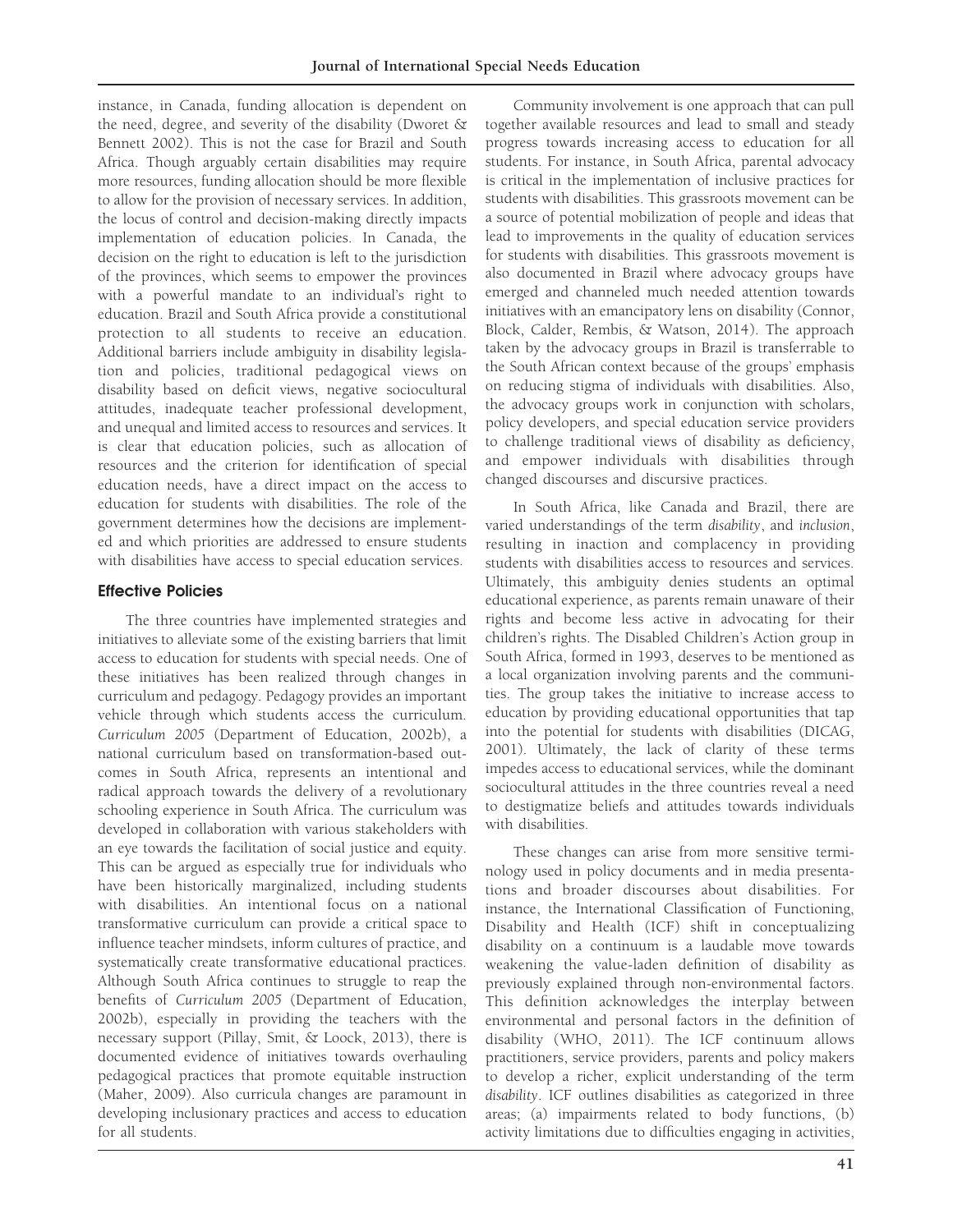and (c) participation in terms of social integration in employment or transportation access. Whether this change in meaning will result in significant change remains to be seen; however, it is a step towards an inclusive society by unpacking and better understanding disability.

#### **CONCLUSION**

In summary, numerous barriers exist that limit the access to education for students with disabilities in Brazil, Canada, and South Africa. This paper highlights possible ways that the barriers can be tackled to ensure access to education. Progress can be achieved through curricula and pedagogical changes, teacher training, increased funding, equitable distribution of resources, grassroots movements, and empowering messages about people with disabilities. There is a need for more critical analysis from researchers and stakeholders on the implementation of international treaties and global policies in local contexts through a closer examination of individual countries, their resources, strengths, and needs (Yang, 2014). While acknowledging the great strides and positive trends that Brazil, Canada, and South African have taken towards providing access to students with disabilities through inclusive education, we concur with Hougaard (2007) that ''the process of inclusion requires great courage in a world that has not yet learned to value difference'' (p. 4). Similarly, Muthukrishna and Schoeman's (2000) make a progressive call to policy makers, stakeholders, and school districts to depart from a focus on special needs, to an encompassing notion of barriers to learning and development for students with disabilities. This perspective would hopefully be another step towards dismantling the stereotypes associated with labeling students with disabilities and inequitable provision of instruction and services that deny many students with disabilities access to education.

#### **REFERENCES**

- Belland, B. (2009). Using the theory of habitus to move beyond the study of barriers to technology integration. Computers & Education, 52, 353-364.
- Bourdieu, P. (1977). Outline of a theory of practice. Cambridge; New York: Cambridge University Press.
- Bray, M., & Thomas, R. (1995). Levels of comparison in educational studies: Different insights from different literatures and the value of multilevel analyses. Harvard Educational Review, 65, 472-490.
- Brazilian Institute of Geography & Statistics. (2010; 2016). Population census. Retrieved from http://www.inep.gov. br
- Bronfenbrenner, U. (1979). The ecology of human development: Experiments by nature and design. Cambridge: Harvard University Press.
- Bunch, G., & Valeo, A. (2004). Student attitudes toward peers with disabilities in inclusive and special education schools. Disability & Society, 19(1), 61-76. doi:10.1080/ 0968759032000155640
- Chakraborti-Ghosh, S., Orellana, K., & Jones, J. (2014). A cross-cultural comparison of teachers' perspectives on inclusive education through a study abroad program in Brazil and in the US. International Journal of Special Education, 29(1), 4-13.
- Chisholm, L. (2005). The making of South Africa's national curriculum. Journal of Curriculum Studies, 37(2), 193-208.
- Connor, D., Block, P., Calder, G., Rembis, M., & Watson, N. (2014). Brazil and disability studies: On the map. Notes from the first international symposium on Disability studies in São Paulo. Disability Studies Quarterly, 34(1), 24.
- Department of Education. (2001). White paper six: Special needs education. Pretoria, South Africa: Author.
- Department of Education. (2002b). Revised national curriculum statement for grades R—9 (schools) policy: Social sciences (Pretoria: DoE). http://educa- tion.pwv. gov.za/content/documents/14.pdf.
- Department of Basic Education. (2011). General household survey (GHS) 2011: Focus on schooling.
- Department of Justice. (1986). The Constitution of the republic of South Africa. Retrieved from http://www. justice.gov.za/legislation/constitution/SAConstitutionweb-eng.pdf
- Devotta, K., Wilton, R., & Yiannakoulias, N. (2013). Representations of disability in the Canadian news media: A decade of change? Disability & Rehabilitation, 35(22), 1859-1868. doi:10.3109/09638288.2012.760658
- Disability Rights Education and Defense Fund. (1982). Canadian charter of rights and freedoms. Retrieved from https://dredf.org/legal-advocacy/international-disabilityrights/international-laws/canadian-charter-of-rights-andfreedoms/
- Disabled Children's Action Group (DICAG) South Africa. (2001). In Enabling Education Network. Retrieved from http://www.eenet.org.uk/resources/docs/dicag.php
- Donohue, D., & Bornman, J. (2014). The challenges of realising inclusive education in South Africa. South African Journal of Education, 34(2), 1-14.
- Dworet, D., & Bennett, S. (2002). A view from the North: Special education in Canada. Teaching Exceptional Children, 34(5), 22-27
- Glat, R. and Ferreira, J. (no date). National panorama of inclusive education in Brazil: Diagnostic study and challenges. Available from: http://www.cnotinfor.pt/ inclusiva/pdf/Educacao\_inclusiva\_Br\_en.pdf.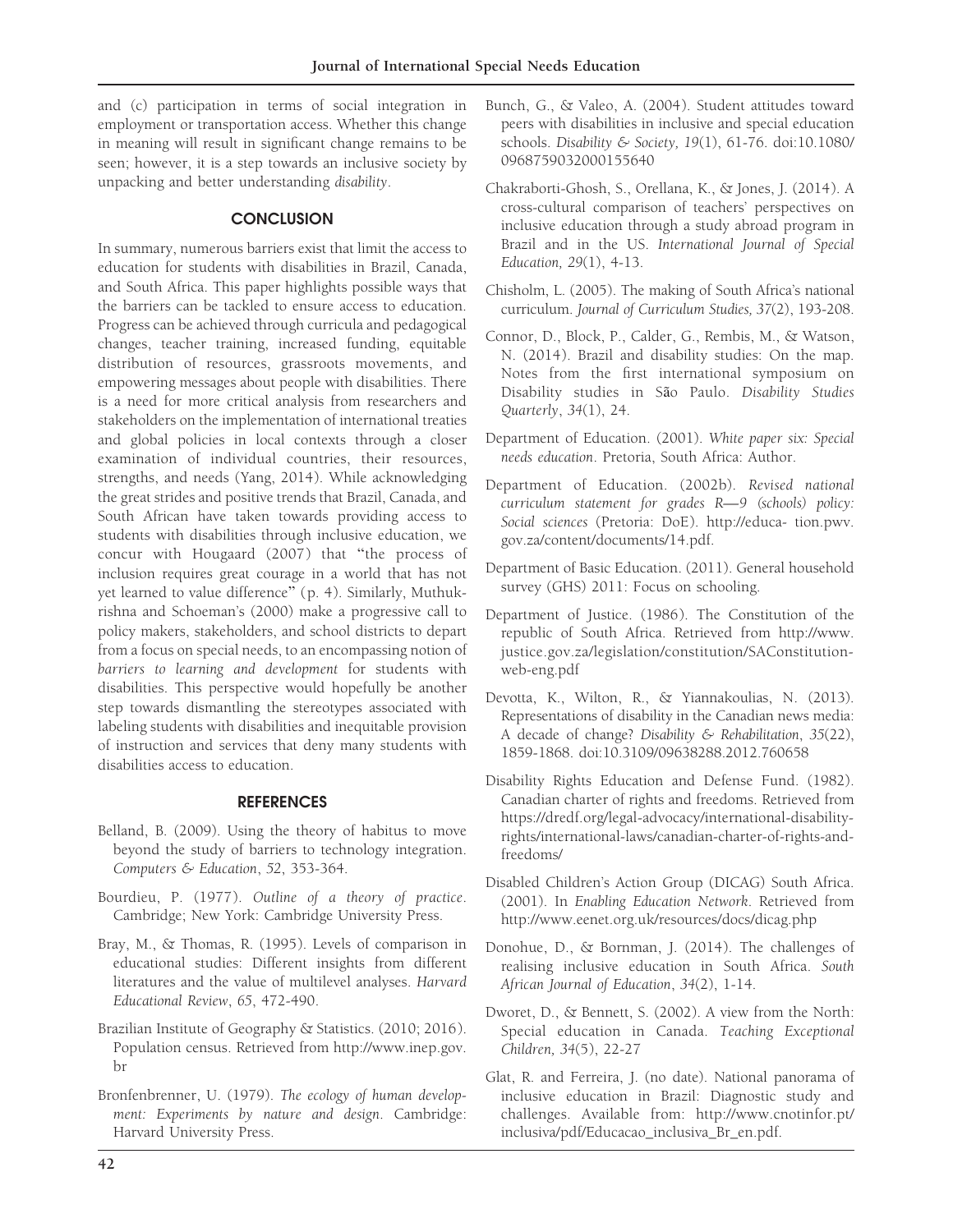- Government of Canada. (2014). Indigenous and northern affairs Canada. Retrieved from https://www.aadnc-aandc. gc.ca/eng/1303134042666/1303134337338
- Greyling, A. (2009). Reaching for the dream: Quality education for all. Educational Studies, 35(4), 425-435. doi:10.1080/03055690902876529
- Hougaard, M. (2007). The changing paradigm: From inclusion to belonging. Journal of Child and Adolescent Mental Health, 19(2), 3-5. doi:10.2989/ 17280580709486643
- Lin, W. (1987). The development of special education in Brazil. Disability, Handicap & Society,2(3), 259-273. doi:10.1080/02674648766780321
- Loveless, A., DeVoogd, G., & Bohlin, R. (2001). Something old, something new....is ICT affected by ICT? In A. Loveless & V. Ellis, (Eds.), ICT, pedagogy, and the curriculum: Subject to change (pp.63-83). New York; London: Routledge/Falmer. doi:10.4324/9780203468258
- Maher, M. (2009). Information and advocacy: Forgotten components in the strategies for achieving inclusive education in South Africa? Africa Education Review, 6(1), 19-36. doi:10.1080/18146620902857251
- Millennium Project. (2006 ). The millennium development goals. Retrieved from http://www.unmillenniumproject. org/goals/
- Morgan, C. (2003). A brief history of special education. Elementary Teachers Federation Voice of Ontario. Retrieved from http://www.etfo.ca/SiteCollectionDocuments/ Publication%20Documents/Voice%20-%20School%20 Year%202002-3/Winter%202003/Brief\_History\_Special\_ Ed.pdf
- Murungi, L. (2015). Inclusive basic education in South Africa: Issues in its conceptualisation and implementation. Potchefstroom Electronic Law Journal, 18(1), 3160- 3162. doi:10.4314/pelj.v18i1.07
- Muthukrishna & Schoeman. (2000). From 'special needs to 'quality education for all': A participatory, problemcentered approach to policy development in South Africa. International Journal of Inclusive Education, (4)4, 315-335. doi:10.1080/13603110050168203
- Nel, M., & Grosser, M. (2016 ). An appreciation of learning disabilities in the South African Context. Learning Disabilities. A Contemporary Journal, 14(1), 79-92.
- Oloo, J. (2006). Issues in special education in Canada and Kenya. Organization for Social Science Research in Eastern and Southern Africa, 3(1), 27-33.
- Organization for Economic Cooperation Development (OECD). (2017). Better policies for better lives. Retrieved from http://www.oecd.org/about/membersandpartners/
- Pather, S. (2011). Evidence on inclusion and support for learners with disabilities in mainstream schools in South Africa: Off the policy radar? International Journal of Inclusive Education, 15(10), 1103-1117.
- Philips, R. (2010). Special education in First Nations schools in Canada: Policies of cost containment. The Alberta Journal of Educational Research, 56(1), 72-81.
- Pillay, M., Smit, B., & Loock, C. (2013). Policy disjuncture between the national curriculum statement and curriculum 2005 training initiatives. International Journal of Multiple Research Approaches, 7(1), 119-132. doi:10. 5172/mra.2013.7.1.119
- Porter, G. (2008). Making Canadian schools inclusive: A call to action. Education Canada, 48(2),62-66.
- Santos, M. (2001). Inclusion and/or integration: The debate is still on in Brazil. Disability  $\&$  Practice, 16(6), 893-897.
- Shah, S. (2010). Canada's implementation of the right to education for students with disabilities. International Journal of Disability, Development and Education, 57(1) 5-20.
- Statistics Canada. (2013; 2016). Population and demography. Retrieved from http://www.statcan.gc.ca/eng/ subjects/population\_and\_demography
- Statistics South Africa. (2016 ). Community survey statistical release. Retrieved from http://cs2016.statssa.gov.za/
- Strydom, L., Nortjé, N., Beukes, R., Esterhuyse, K., & Der Westhuizen, J. (2012). Job satisfaction amongst teachers at special needs schools. South African Journal of Education, 32(3), 255-266.
- Timmons, V. (2006). Impact of a multipronged approach to inclusion: Having all partners on side. International Journal of Inclusive Education, 10(4–5), 469-480.
- Towle, H. (2015). Disability and inclusion in Canadian education. Policy, procedure and Practice. Retrieved from Canadian Center for Policy Alternatives website: https:// www.policyalternatives.ca/publications/reports/disabilityand-inclusion-canadian-education
- UNESO (2000). Education for all. Retrieved from http:// www.unesco.org/new/en/education/themes/leading-theinternational-agenda/education-for-all/
- United Nations. (1948). Universal declaration of human rights. Retrieved from http://www.un.org/en/ universal-declaration-human-rights/
- United Nations. (2006). Convention on the rights of persons with disabilities. Retrieved from https://www. un.org/development/desa/disabilities/convention-on-therights-of-persons-with-disabilities.html
- Watson, S. (2013). Lessons from Brazil: Separate and unequal educational systems. Preventing School Failure, 57(3), 148-151 .doi:10.1080/1045988X.2013.785924